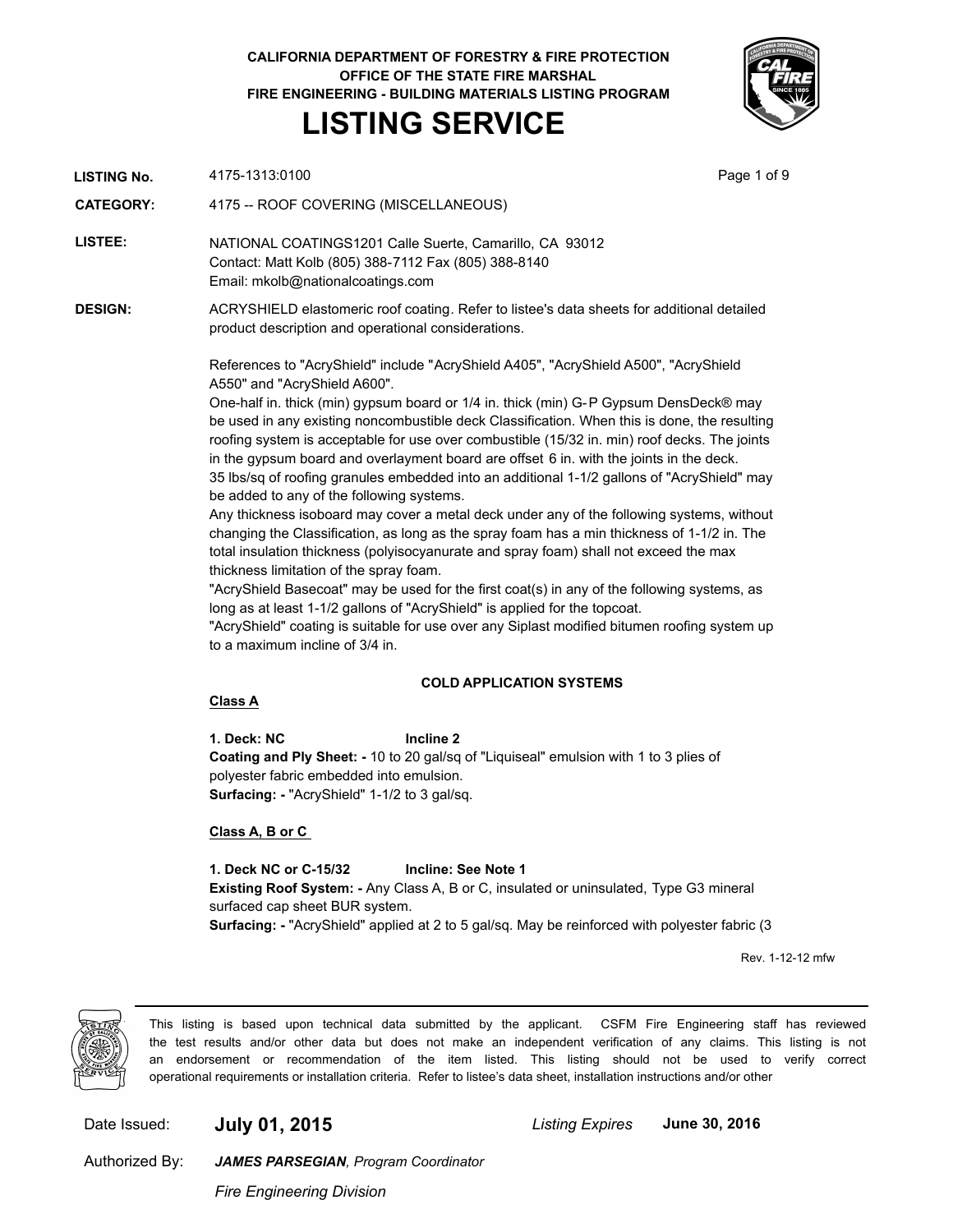oz/sq yd max).

**Note 1:** Classification (A, B or C) and maximum 2-in incline for roof covering system manufacturer's insulated or non-insulated Roofing Systems (TGFU) Certification

# **FLUID APPLIED COATING SYSTEMS**

# **Class A**

**1. Deck: NC Incline: 2 Surfacing: -** "AcryShield" applied in two or more coats, for a total of 2 to 5 gal/sq. May be reinforced with polyester fabric (3 oz/sq yd max). **2. Deck: NC Incline: 2 Surfacing: -** "AcryShield" 6 to 12 gal/sq, reinforced with polyester fabric (3 oz/sq/yd max). **3. Deck C-15/32 Incline: 2 Insulation (Optional): -** Any UL Classified, any thickness, mechanically fastened. **Barrier Board: -** G-P Gypsum DensDeck®, 1/4 in. thick, mechanically fastened. **Coating: -** "AcryShield" 6 to 12 gal/sq, reinforced with polyester fabric (3 oz/sq/yd max).

# **SPRAY APPLIED FOAM AND COATING SYSTEMS**

"RoofGuard" may be optionally applied over the "AcryShield" surfacing in any of the following foam and coating systems.

Any of the following Class A Spray Applied Foam Systems may be used as Maintenance and Repair Systems when applied over an existing roof system and shall maintain the existing roof classification, providing a minimum 1-1/2 in. thick foam is used and maximum incline limitations are observed.

# **Class A**

**1. Deck: NC Incline: 1 Foam: -** Polythane "PSI S200-25/30", "PSI SC200-25/30" or "PSI SH200-25/30", 3 in. max. **Surfacing: -** Two coats "AcryShield" 2 to 4 gal/sq (total). **2. Deck: NC Incline: 1 Foam: -** BASF "ELASTOSPRAY 1409, 1270, 1270II, 1302, 1451, 1570, 1605, 1620 or 2001", 2 in. max. **Surfacing: -** Two coats "AcryShield" 3 gal/sq (total). **3. Deck: NC Incline: 1 Foam: -** BASF "ELASTOSPRAY 1409, 1270, 1270II, 1302, 1451, 1570, 1605, 1620 or 2001", 3 in. max. **Surfacing: -** Two coats "AcryShield" 2 to 5 gal/sq (total). **4. Deck: NC Incline: 1 Foam: -** BASF "Elastospray 124-2.5 or -3", 3 in. max. **Surfacing: -** "AcryShield" applied in two or more coats, for a total of 2 to 5 gal/sq. **5. Deck: NC Incline: 1 Foam: -** Foam Enterprises "FE 302 Series" or "FE 303 Series" 3 in. max.

Rev. 1-12-12 mfw



This listing is based upon technical data submitted by the applicant. CSFM Fire Engineering staff has reviewed the test results and/or other data but does not make an independent verification of any claims. This listing is not an endorsement or recommendation of the item listed. This listing should not be used to verify correct operational requirements or installation criteria. Refer to listee's data sheet, installation instructions and/or other

Date Issued: **July 01, 2015** *Listing Expires* **June 30, 2016**

Authorized By:

*Fire Engineering Division*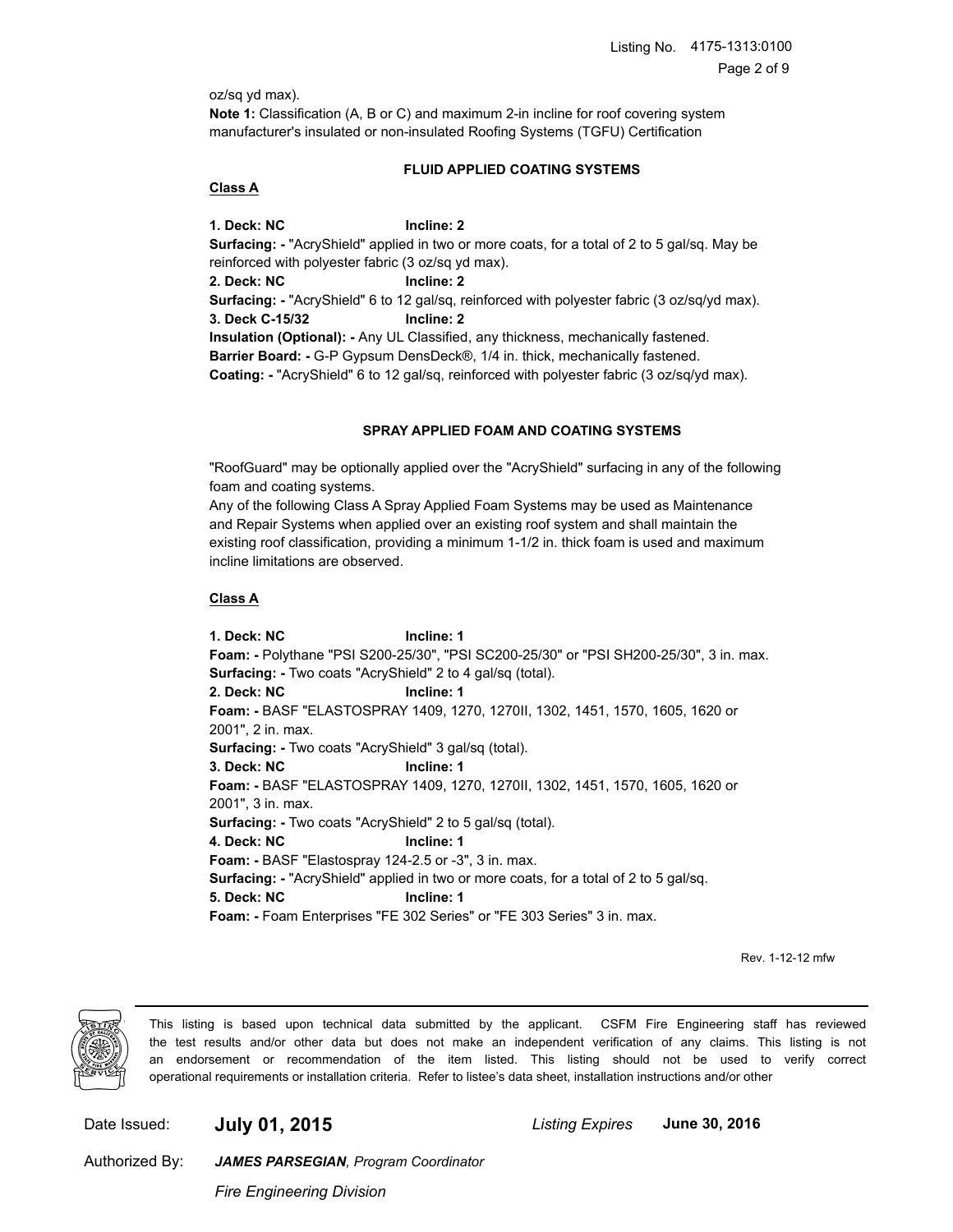Page 3 of 9

**Surfacing: -** "AcryShield" applied in two or more coats, for a total of 2 to 5 gal/sq.

**6. Deck: NC Incline: 3**

**Foam: -** "Premium 241 Series", any thickness.

**Surfacing: -** "AcryShield" applied at a total of 2-4 gal/sq.

**7. Deck: NC Incline: 3**

**Foam: -** Premium 241 Series, any thickness.

**Base Coat: -** "AcryShield" 1-1/2 gal/sq.

**Top Coat: -** "AcryShield" 1-1/2 gal/sq.

**Optional Surfacing: -** No. 6 crushed limestone at 64 lbs/sq. embedded into wet top coating. "RoofGuard", 40 lb dry mix - 4-1/2 gal water and 1/2 gal RoofGuard acrylic resin with 3/4 oz "Colloid 60", applied at one sq per batch.

**8. Deck: NC Incline: 1-1/2**

**Foam: -** BASF "ELASTOSPRAY 1409, 1270, 1270II, 1302, 1451, 1570, 1605, 1620 or 2001" (2.5-3.0), 3 in. max.

**Surfacing: -** "AcryShield" 2-4 gal/sq.

**9. Deck: NC Incline: 1**

**Foam: -** BASF "ELASTOSPRAY 1409, 1270, 1270II, 1302, 1451, 1570, 1605, 1620 or 2001", Flexible Products "241", Polythane Inc. "SH200" or Foam Enterprises "302" or "303" (2.5-3.0), any thickness.

**Base Coat: -** Foam Experts "Aztec 20" at 1 to 2 gal/sq.

**Top Coat: -** "AcryShield" a total of 1-1/2 to 2-1/2 gal/sq.

**10. Deck: NC Incline: 4-1/2**

**Foam: -** Polythane "PSI S200-25/30", "PSI SC200-25/30" or "PSI SH200-25/30", any thickness.

**Top Coat: -** "AcryShield" applied at a total of 3 to 5 gal.

**Surfacing: -** Roofing granules, 30 lbs/sq.

**11. Deck: NC Incline: 3/4**

**Foam: -** Resin Technology "RT2030 Series", "RT2031 Series" or "RT2035 Series", 3 in. max.

**Coating: -** "AcryShield" applied at 2 to 5 gal/sq.

**12. Deck: NC Incline: 2**

**Foam: -** SWD Urethane "SWD 525b (2.5-3.0)", 1 to 4 in.

**Coating: -** Two or more coats "AcryShield" at 2 to 4 gal/sq.

**Surfacing (Optional): -** No. 11 roofing granules applied in wet top coat at 30 lb/sq.

### **13. Deck: NC Incline: Unlimited**

**Foam: -** Flexible Products "241", any thickness.

**Coating: -** "AcryShield" applied at 2 to 5 gal/sq.

**Surfacing: -** Roofing granules, applied at 30 lbs/sq.

**14. Deck: NC Incline: 3**

**Foam: -** BASF "ELASTOSPRAY 1409, 1270, 1270II, 1302, 1451, 1570, 1605, 5100, 1620 or

2001", 2.5-3.0 lb/cu ft, any thickness.

**Coating: -** "AcryShield" applied at a total of 2 to 5 gal/sq.

**15. Deck: NC Incline: 1-1/4**

**Foam: -** "Stepanfoam 9700 Series", 1 in. min.

**Surfacing: -** "AcryShield" 2-4 gal/sq.

**16. Deck: NC Incline: 2**

Rev. 1-12-12 mfw



This listing is based upon technical data submitted by the applicant. CSFM Fire Engineering staff has reviewed the test results and/or other data but does not make an independent verification of any claims. This listing is not an endorsement or recommendation of the item listed. This listing should not be used to verify correct operational requirements or installation criteria. Refer to listee's data sheet, installation instructions and/or other

Date Issued: **July 01, 2015** *Listing Expires* **June 30, 2016**

Authorized By:

*Fire Engineering Division*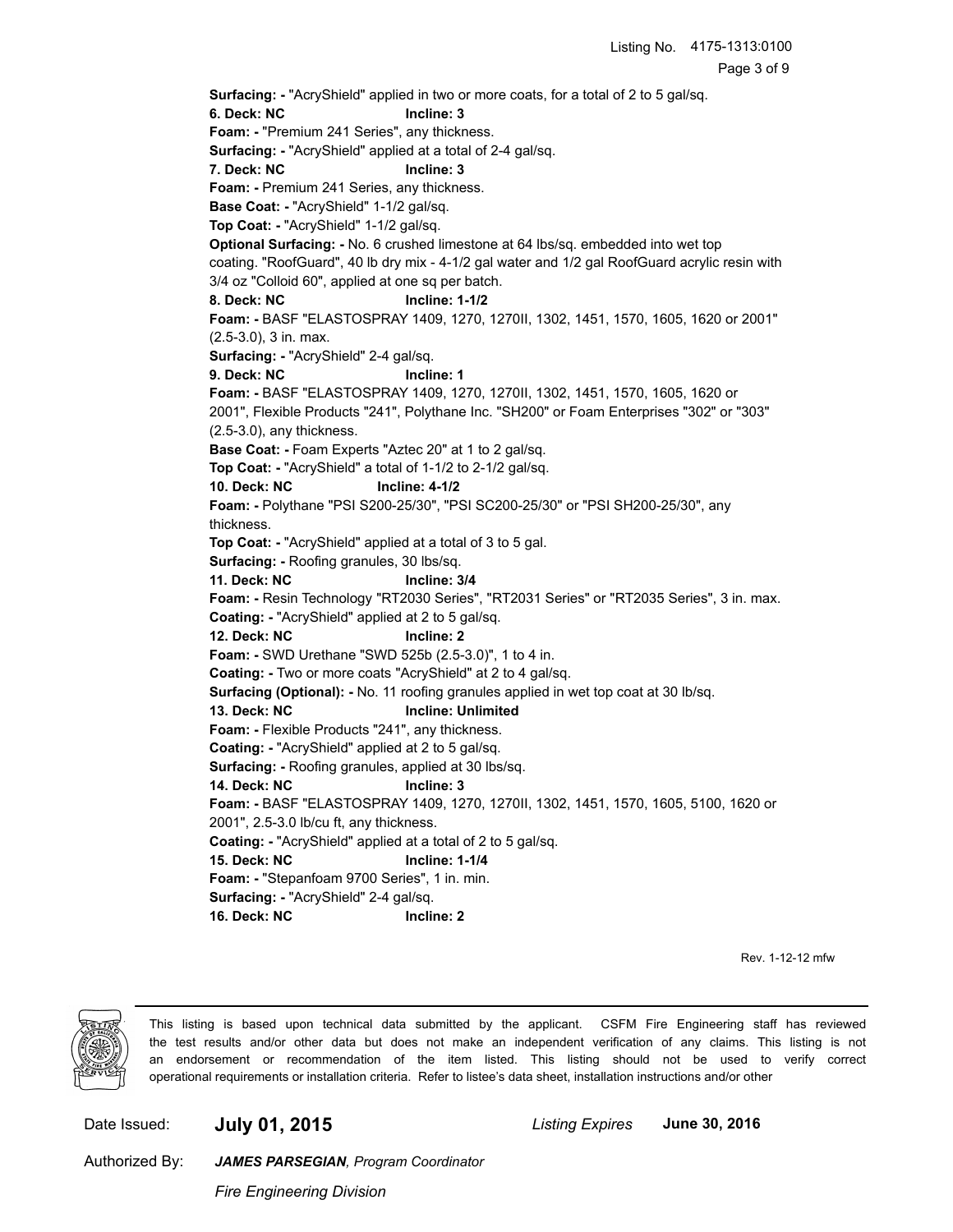**Foam: -** BASF "ELASTOSPRAY 1409, 1270, 1270II, 1302, 1451, 1570, 1605, 1620 or 2001", any thickness. **Coating: -** "AcryShield" at 3 to 6 gal/sq. **Surfacing: -** Granules at 35 lbs/sq. **17. Deck: NC Incline: 2-1/2 Spray Polyurethane foam: -** BASF Elastospray "81252", "81272", "Alpha System", "81302", "82272" or "82302", any thickness. **Base/Top Coat: -** "AcryShield" at 2-5 gal/sq. **Surfacing (Optional): -** Roofing granules at 30 lbs/sq. **18. Deck: C 15/32 Incline: Unlimited Spray Polyurethane foam: -** BASF Elastospray "81252", "81272", "Alpha System", "81302", "82272", or "82302", 1 in. min thickness. **Base Coat: -** "AcryShield" at 1-1/2 gal/sq. **Top Coat: -** "AcryShield" at 1-1/2 gal/sq. **Surfacing: -** No. 6 crushed limestone at 64 lbs/ sq. embedded into wet coating. Followed by a 40 lb mix of dry mix - 4-1/2 gal water and 1/2 gal of coating acrylic resin with 3/4 oz. of Colloid 60 applied at one sq per batch **19. Deck: NC Incline: 1-1/2 Foam: -** The Dow Chemical Co "Voracor Cy 3019", any thickness. **Base/Top Coat: -** "Acryshield" at 2 to 5 gal/sq. **20. Deck: NC Incline: 3-1/2 Foam: -** The Dow Chemical Co "Voracor CY 3019", any thickness. **Base/Top Coat: -** "Acryshield" at 2 to 5 gal/sq. **Surfacing : -** Granules at 30 lbs/sq. **21. Deck: NC Incline: 2 Foam: -** The Dow Chemical Co "Voracor CY 3053", any thickness. **Base/Top Coat: -** "AcryShield A500" at 2 to 5 gal/sq. **Surfacing : -** Granules at 35 lbs/sq. **22. Deck: NC Incline: 3 Foam: -** Foam Enterprises "FE 346" or "FE 347", "FE348" or "FE350" any thickness. **Base/Top Coat: -** "Acryshield" at 2 to 5 gal/sq. **Surfacing : -** Granules at 30 lbs/sq. **23. Deck: NC Incline: 3 Foam: -** UCSC " SFC II 2.0-3.5", any thickness. **Base/Top Coat: -** "Acryshield" at 2 to 5 gal/sq. **24. Deck: NC Incline: 3-1/2 Foam: -** BaySystems "SW200-25/30" or "S245-25/30", any thickness. **Base/Top Coat: -** "Acryshield" at 2 to 5 gal/sq. **25. Deck: NC Incline: 3-1/2 Foam: -** "NC245-25/30", any thickness. **Base/Top Coat: -** "Acryshield" at 2 to 5 gal/sq.

### **Class B**

**1. Deck: C-15/32 Incline: 1**

Rev. 1-12-12 mfw



This listing is based upon technical data submitted by the applicant. CSFM Fire Engineering staff has reviewed the test results and/or other data but does not make an independent verification of any claims. This listing is not an endorsement or recommendation of the item listed. This listing should not be used to verify correct operational requirements or installation criteria. Refer to listee's data sheet, installation instructions and/or other

Date Issued: **July 01, 2015** *Listing Expires* **June 30, 2016**

Authorized By:

*Fire Engineering Division*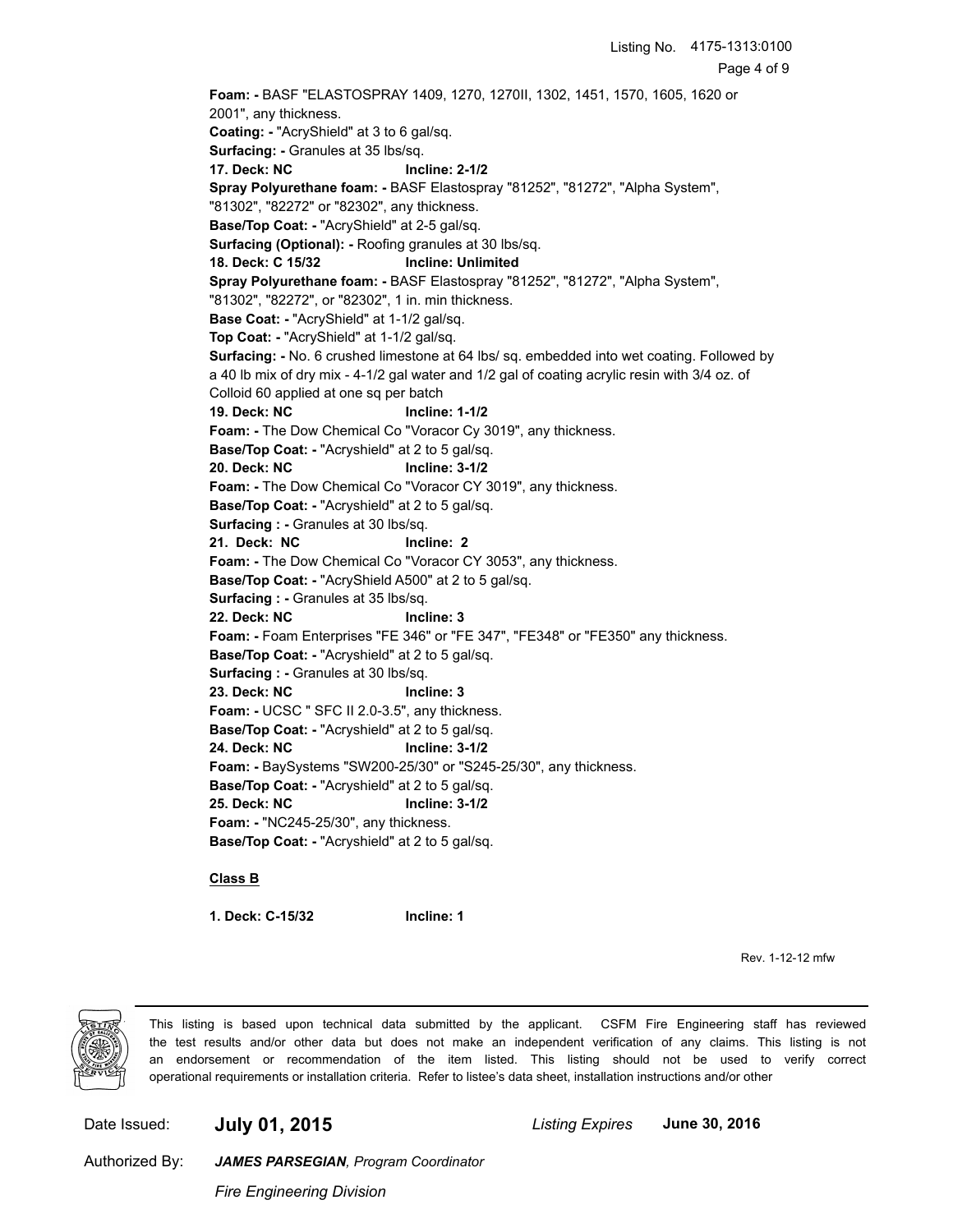Page 5 of 9 **Foam: -** Polythane "PSI S200-25/30", "PSI SC200-25/30" or "PSI SH200-25/30", 1-1/2 min. **Surfacing: -** Two coats "AcryShield" applied at a total of 3 to 5 gal/sq for two coats. **2. Deck: C-15/32 Incline: 1/4 Foam: -** Resin Technology "RT2031", 1 in. min. **Surfacing: -** "AcryShield" applied at 3-5 gal per sq followed by 50 lbs per sq of granules. **3. Deck: C-15/32 Incline: 2 Joint Treatment: -** Joints blocked with 2 x 4 lumber. **Foam: -** BASF "ELASTOSPRAY 1409, 1270, 1270II, 1302, 1451, 1570, 1605, 5100, 1620 or 2001", 2.5/3.0 lb/cu ft, 1-1/2 in. **Base Coat: -** "AcryShield" at 1-1/2 to 2-1/2 gal/sq. **Top Coat: -** "AcryShield" at 1-1/2 to 2-1/2 gal/sq. **Surfacing: -** No. 11 granules, applied at 40 lbs/sq. **4. Deck: C-15/32 Incline: 1/2 Joint Treatment: - All joints in deck blocked by 2 x 4 lumber. Foam: -** Flexible Products "241 2.7", 1-1/2 in. thick. **Coating: -** "AcryShield" 3 to 5 gal/sq. **5. Deck: NC Incline: 2 Foam: -** SWD Urethane "SWD 525b (2.5 or 3.0)", 1 to 4 in. **Coating: -** Two or more coats "AcryShield" at 2 to 4 gal/sq. **Surfacing (Optional): -** No. 11 roofing granules applied in wet top coat at 30 lb/sq. **6. Deck: C-15/32 Incline: 1/2 Joint Treatment: - All joints in deck blocked by 2 x 4 lumber. Foam: -** Flexible Products "241 2.7", 1-1/2 in. thick. **Coating: -** "AcryShield" 3 to 6 gal/sq. **7. Deck: C-15/32 Incline: 1/2 Foam: -** BASF "Elastospray 5100", 2.5-3.0 lb/cu ft, 2 in. thick min. **Base Coat: -** One application "AcryShield" applied at 1-1/2 to 2-1/2 gal/sq. **Surfacing: -** One application "AcryShield" applied at 1-1/2 to 2-1/2 gal/sq. **8. Deck: C-15/32 Incline: 1/4 Joint Treatment: - All joints in deck blocked by 2 x 4 lumber. Foam: -** BASF "Elastospray S-1570", 1-1/2 in. min. **Coating: -** "AcryShield" at 3 to 6 gal/sq. **Surfacing: -** Granules at 35 lbs/sq. **9. Deck: C-15/32 Incline: 1/2 Spray Polyurethane Foam: -** BASF Elastospray "81252", "81272", "Alpha System", "81302", 2" min thickness. **Base/Top Coat: -** "AcryShield" at 2 - 5 gal/sq. **Surfacing(Optional): -** Roofing granules at 30 lbs/sq. **10. Deck: C-15/32 Incline: 1/2 Spray Polyurethane Foam: -** BASF Elastospray "82272", or "82302", 1-1/2 in. min thickness. **Base/Top Coat: -** "AcryShield" at 2-5 gal/sq. **Surfacing (Optional): -** Roofing granules at 30 lbs/sq. **11. Deck: C-15/32 Incline: 1/2 Foam: -** The Dow Chemical Co "Voracor CY 3019", 1 in. min.

Rev. 1-12-12 mfw



This listing is based upon technical data submitted by the applicant. CSFM Fire Engineering staff has reviewed the test results and/or other data but does not make an independent verification of any claims. This listing is not an endorsement or recommendation of the item listed. This listing should not be used to verify correct operational requirements or installation criteria. Refer to listee's data sheet, installation instructions and/or other

Date Issued: **July 01, 2015** *Listing Expires* **June 30, 2016**

Listing No. 4175-1313:0100

Authorized By:

*Fire Engineering Division*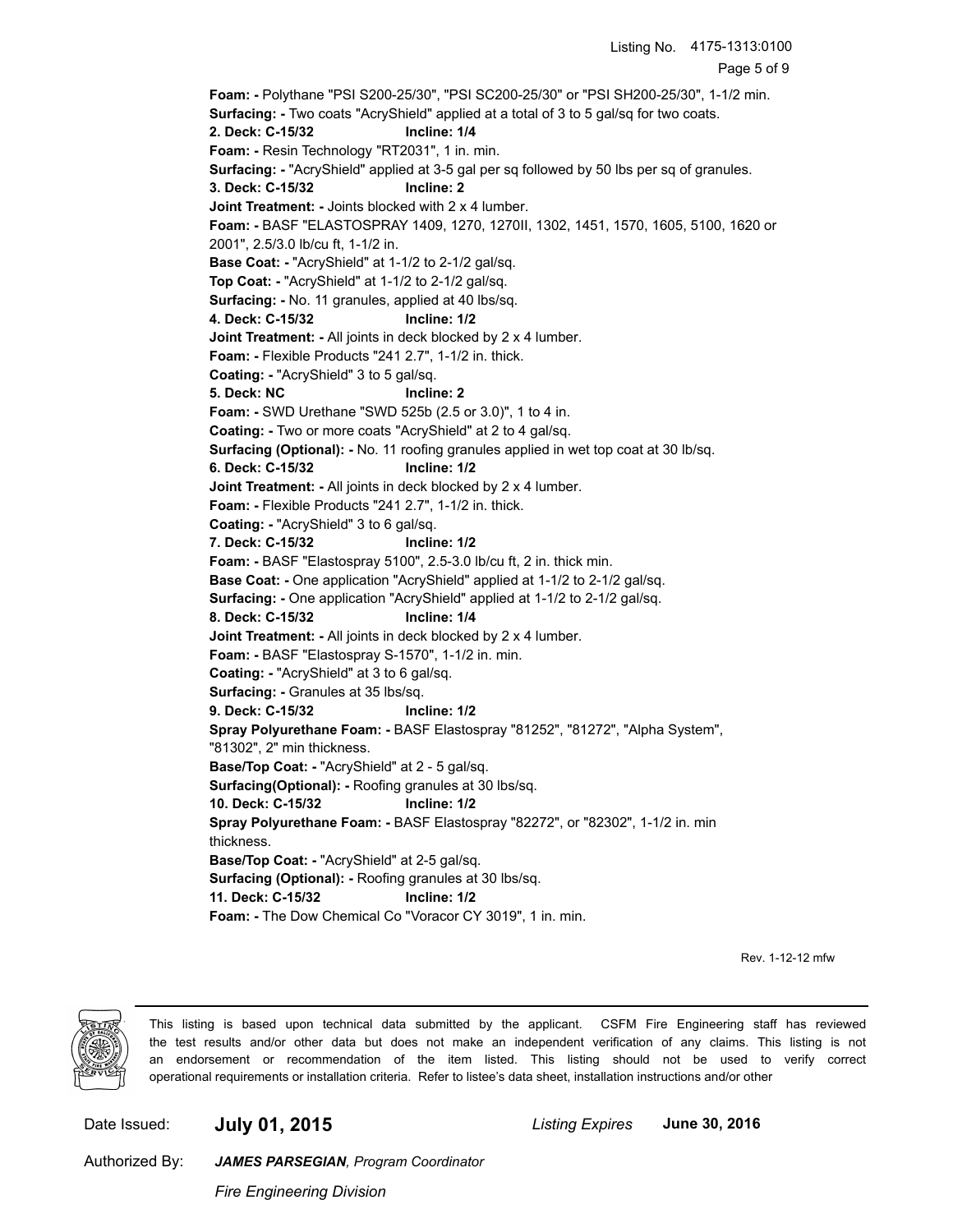**Base/Top Coat: -** "AcryShield" at 2 to 5 gal / sq. **Surfacing: -** Granules at 30 lbs/sq. **12. Deck: C-15/32 Incline: 1/2 Foam: -** Foam Enterprises "FE345", "FE 346", "FE347", FE348", or "FE350" 1 in. min. **Base/Top Coat: -** "AcryShield" at 2 to 5 gal/sq. **Surfacing: -** Roofing granules, 35 lbs/sq. **13. Deck: C-15/32 Incline: 1/2 Foam: -** BASF "Elastospray 81284 ", 1 in. min. **Base/Top Coat: -** "AcryShield" at 2 to 5 gal/sq. **Surfacing: -** No. 11 roofing granules, 35 lbs/sq. **14. Deck: C-15/32 Incline: 1/2 Foam: -** BaySystems "SW200-25/30" or "S245-25/30", 1 in. min. **Base/Top Coat: -** "AcryShield" at 2 to 5 gal/sq. **15. Deck: C-15/32 Incline: 1/2 Foam: -** "NC245-25/30", 1 in. min. **Base/Top Coat: -** "AcryShield" at 2 to 5 gal/sq.

### **SINGLE PLY MEMBRANE SYSTEMS**

### **Class A, B or C**

**1. Deck: NC or C-15/32 Incline: See Note 1**

**Membrane: -** Any EPDM, TPO, Hypalon, PVC, TPA, modified bitumen or CPE single ply membrane system, mechanically fastened or fully adhered, non-insulated or insulated, suitable for use over the types of insulation materials specified under the Classified Roofing Systems (TGFU).

**Surfacing: -** "AcryShield" 1½ to 6 gal/sq. May be reinforced with fabric (3 oz/sq yd max). **Note 1:** Classification (A,B or C) and maximum 2-in incline for membrane manufacturer's insulated or non-insulated Roofing Systems (TGFU) Certification.

### **MAINTENANCE AND REPAIR SYSTEMS**

### **Class A**

**1. Deck: C-15/32 Incline: 1-1/2 Existing roof system: -** BUR, any Class A, B or C. Loose gravel may be removed. **Base Sheet: -** One layer Type G2 glass fiber base sheet, nailed or hot mopped. **Coating and Ply Sheet: -** 10 to 20 gal/sq "Liquiseal" emulsion with one to three plies polyester fabric (2-1/2 oz/sq yd min) embedded into the emulsion. **Surfacing: -** "AcryShield" 1-1/2 to 3 gal/sq. **2. Deck: NC Incline: 2 Existing Roof System: -** BUR, any Class A cap sheet. **Coating and Ply Sheet (Optional): -** 10 to 20 gal/sq "Liquiseal" emulsion with one to three plies polyester fabric (2-1/2 oz/sq yd max ) embedded into emulsion. **Surfacing: -** "AcryShield" 2 to 5 gal/sq. **3. Deck: NC Incline: 2 Existing roof system: -** BUR, any Class A, B or C. Loose gravel may be removed.

Rev. 1-12-12 mfw



This listing is based upon technical data submitted by the applicant. CSFM Fire Engineering staff has reviewed the test results and/or other data but does not make an independent verification of any claims. This listing is not an endorsement or recommendation of the item listed. This listing should not be used to verify correct operational requirements or installation criteria. Refer to listee's data sheet, installation instructions and/or other

Date Issued: **July 01, 2015** *Listing Expires* **June 30, 2016**

Authorized By:

*Fire Engineering Division*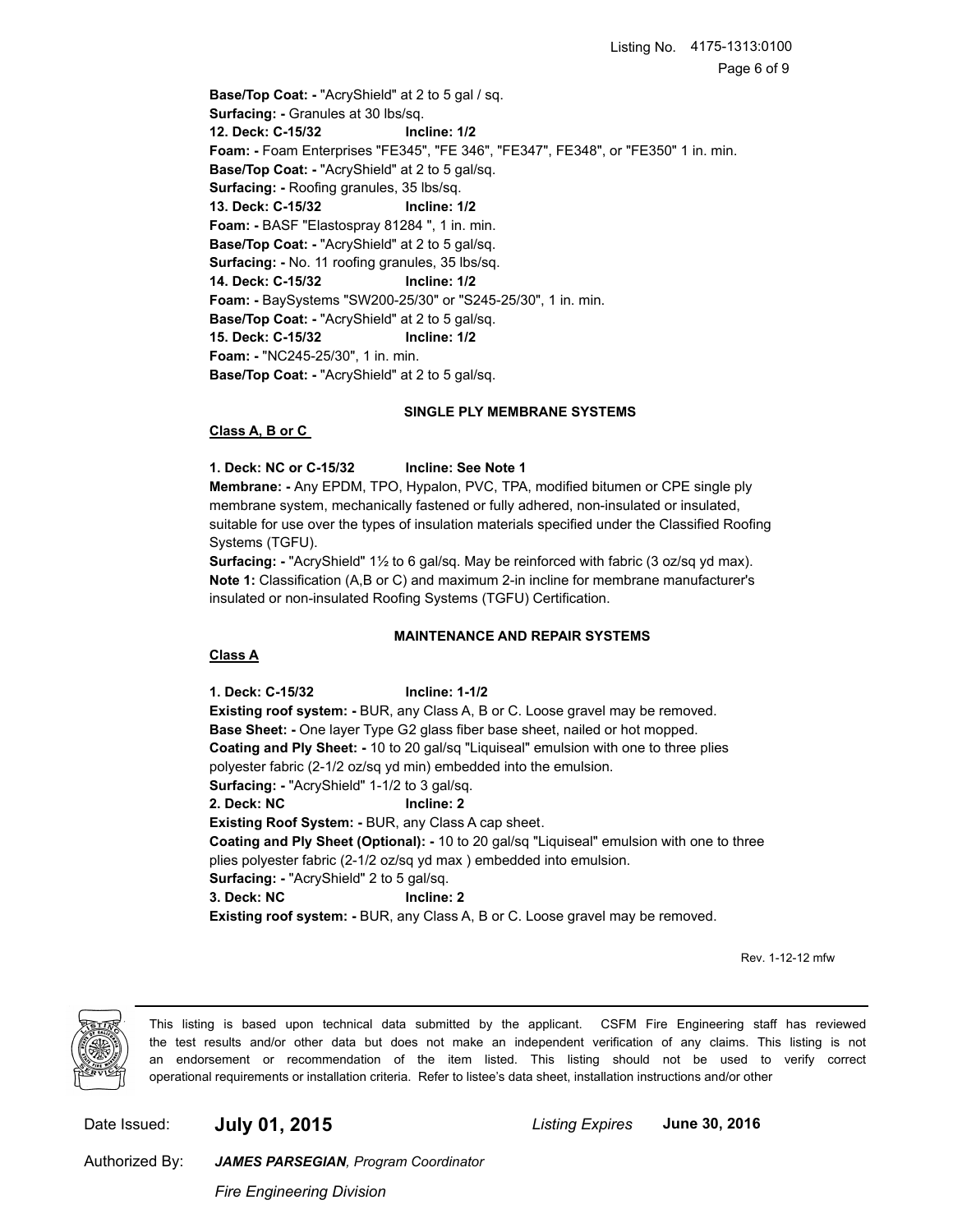**Coating and Ply Sheet: -** 10 to 20 gal/sq "Liquiseal" emulsion with one to three plies polyester fabric (2-1/2 oz/sq yd max ) embedded into emulsion. **Surfacing: -** "AcryShield" 1-1/2 to 3 gal/sq.

**4. Deck: NC Incline: 3 Existing Roof System: -** Class A or B smooth or gravel surfaced BUR assembly. **Foam: -** BASF "Elastospray "81252", "81272", "Alpha System", "81302", 2.5-3.0 lb/cu ft, any thickness. **Base Coat: -** One application "AcryShield" base coat, applied at 1-1/2 gal/sq. **Top Coat: -** One application "AcryShield" top coat, applied at 1-1/2 gal/sq. **Surfacing: -** No. 11 ceramic coated granules broadcast, applied onto wet top coat at 40 lb/sq.

# **Class B**

**1. Deck: C-15/32 Incline: 1/4 Existing Roof System: -** Class A or B gravel or smooth surfaced BUR (gravel must be maintained). **Foam: -** Resin Technology "RT2030" or "RT2031" series, 1 in. min. **Coating: -** "AcryShield", 3 to 6 gal/sq.

**2. Deck: C-15/32 Incline: 1 Existing roof system: -** Class A, B or C BUR, loose gravel may be removed, covered with: **Foam: -** Polythane "PS SH200-25/30", 1-1/2 in. min. **Surfacing: -** Two coats "AcryShield", applied at 2 to 5 gal/sq total.

**3. Deck: C-15/32 Incline: 1/4**

**Existing roof system: -** Class A or B gravel or smooth surfaced BUR (gravel must be maintained). **Foam: -** Resin Technology "RT-2030 Series", "RT-2031 Series", or "RT2035 Series", 1 in. min.

**Coating: -** "AcryShield", 3 to 6 gal/sq.

**4. Deck: C-15/32 Incline: 2 Existing roof system: -** Class B or C smooth or gravel surfaced BUR assembly. **Foam: -** Polyurethane spray foam, BASF "Elastospray 5100", "Elastospray 585" or Elastospray "81252", "81272", "Alpha System", "81302 , 2.5-3.0 lb/cu ft, 1 in. min. **Base/Top Coat: -** "Acryshield", applied at 2 to 5 gal/sq. **Surfacing: -** No. 11 ceramic coated granules broadcast, applied onto wet top coat at 40 lb/sq.

**5. Deck: C-15/32 Incline: 1/2 Existing roof system: -** Class A or B BUR gravel or smooth surfaced BUR (gravel must be maintained). **Foam: -** BaySystems "SW200-25/30" or "S245-25/30", 1 in. min.

Rev. 1-12-12 mfw



This listing is based upon technical data submitted by the applicant. CSFM Fire Engineering staff has reviewed the test results and/or other data but does not make an independent verification of any claims. This listing is not an endorsement or recommendation of the item listed. This listing should not be used to verify correct operational requirements or installation criteria. Refer to listee's data sheet, installation instructions and/or other

Date Issued: **July 01, 2015** *Listing Expires* **June 30, 2016**

Authorized By:

*Fire Engineering Division*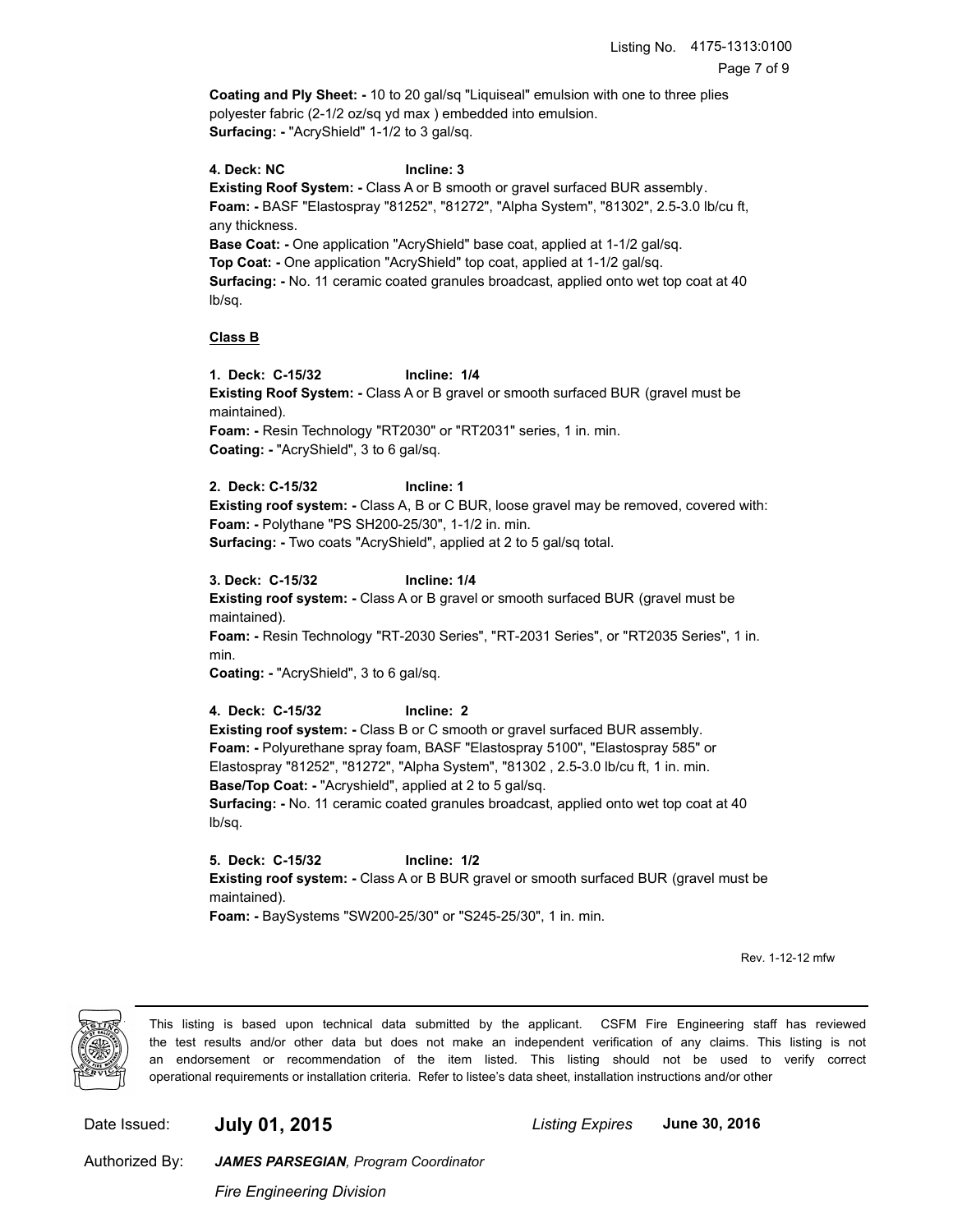**Base/Top Coat: -** "AcryShield" at 2 to 5 gal/sq.

**6. Deck: C-15/32 Incline: 1/2 Existing roof system: -** Class A or B BUR smooth surfaced BUR. **Foam: -** "NC245-25/30", 1 in. min. **Base/Top Coat: -** "AcryShield" at 2 to 5 gal/sq. **Class A, B or C** (Classification will be the same as that for the original roof) **1. Deck: 15/32 Incline: 1-1/2 Existing roof system: -** BUR, any smooth surfaced Class A, B or C. **Coating and Ply Sheets: -** 10 to 20 gal/sq of "Liquiseal" emulsion with one to three plies polyester fabric (2-1/2 oz/sq yd min) embedded into emulsion. **Surfacing: -** "AcryShield", 1-1/2 to 3 gal/sq. **2. Deck: 15/32 Incline: 1-1/2 Existing roof system: -** BUR, any smooth surfaced Class A, B or C. **Foam: -** BASF "ELASTOSPRAY 1409, 1270, 1270II, 1302, 1451, 1570, 1605, 1620 or 2001" (2.5-3.0), 2 in. max. **Surfacing: -** "AcryShield", 2 to 4 gal/sq. **3. Deck: C-15/32 Incline: 3 Existing roof system: -** BUR, any smooth surfaced Class A, B or C. **Foam: -** "Premium 241 Series" or Polythane "SH200", any thickness. **Surfacing: -** "AcryShield", applied at a total of 2 to 4 gal/sq. **4. Deck: C-15/32 Incline: 1 Existing roof system: -** BUR, any smooth surfaced Class A, B or C. **Foam: -** Foam Enterprises Inc. "FE 302 Series" or "FE 303 Series", 2 in. max. **Surfacing: -** "AcryShield", applied in two or more coats, for a total of 2 to 4 gal/sq. **5. Deck: C-15/32 Incline: 1 Existing roof system: -** BUR, any smooth surfaced Class A, B or C. **Foam: -** BASF "ELASTOSPRAY 1409, 1270, 1270II, 1302, 1451, 1570, 1605, 1620 or 2001", Premium, Polymers "241", Polythane, Inc. "SH200" or Foam Enterprises "302" or "303" (2.5 to 3.0), any thickness. **Base Sheet: -** Foam Experts "Aztec 20", at 1-1/2 gal/sq. **Top Coat: -** "AcryShield", applied at a total of 3 gal. **6. Deck: C-15/32 Incline: 1 Existing Roof System: -** BUR, any smooth surfaced Class A, B or C. **Surfacing: -** "AcryShield", applied in two or more coats, for a total of 2 to 5 gal/sq. May be reinforced with polyester fabric (2-1/2 oz/sq/yd min). **7. Deck: C-15/32 Incline: 2 Existing Roof System: -** Class A, B or C smooth or gravel surfaced BUR assembly. **Foam: -** BASF "ELASTOSPRAY 1409, 1270, 1270II, 1302, 1451, 1570, 1605, 5100, 1620 or 2001", 2.5-3.0 lb/cu ft, 1 in. min thickness. **Coating: -** "AcryShield", applied at a total of 3 to 6 gal/sq. **8. Deck: C-15/32 Incline: 1/2 Existing Roof System: -** Any smooth surfaced Class A, B or C BUR. **Surfacing: -** "AcryShield" 6 gal/sq max, may be reinforced with polyester fabric (3 oz/sq

Rev. 1-12-12 mfw



This listing is based upon technical data submitted by the applicant. CSFM Fire Engineering staff has reviewed the test results and/or other data but does not make an independent verification of any claims. This listing is not an endorsement or recommendation of the item listed. This listing should not be used to verify correct operational requirements or installation criteria. Refer to listee's data sheet, installation instructions and/or other

Date Issued: **July 01, 2015** *Listing Expires* **June 30, 2016**

Authorized By:

*Fire Engineering Division*